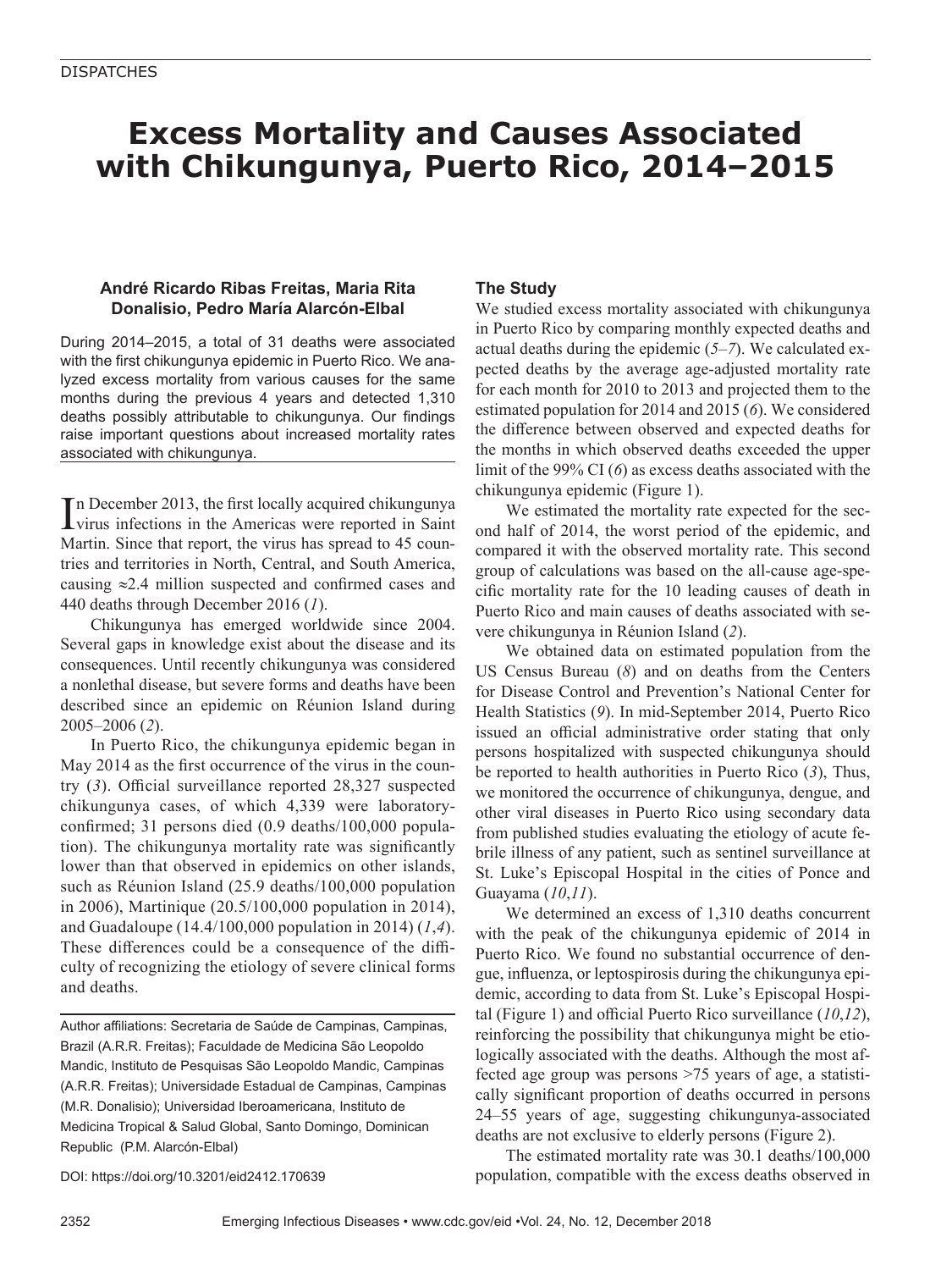

**Figure 1.** Expected and observed monthly deaths in Puerto Rico, 2014–2015. A) Excess number of monthly deaths and number of chikungunya, dengue, and influenza A and B cases diagnosed among patients with acute febrile illness in St. Luke's Episcopal Hospital, Puerto Rico, January 2014–December 2015. Data for acute febrile illness were discontinued in April 2015. B) Number of monthly deaths, observed deaths, and expected deaths and upper limit of 99% CI, Puerto Rico, January 2014– December 2015.

Réunion Island in 2006 (33.8/100,000 population) using similar methods (*5*) and slightly below the estimated rate of 47.9 deaths/100,000 population in Pernambuco, the most affected state of Brazil, during the chikungunya epidemic of 2016 (*7*). We estimated excess deaths as 42 times greater than the 31 deaths identified by the official surveillance developed during the chikungunya epidemic in Puerto Rico (*3*). In a similar study conducted in northeastern Brazil, we found 7,231 excess deaths in the region during the chikungunya epidemic of 2016, when the official surveillance system confirmed only 120 deaths, 60 times lower (*7*).

We detected a 1-month lag between the peak of chikungunya identified by St. Luke's Episcopal Hospital and the peak of excess deaths. Other lags also were observed in similar studies in Ahmedabad, India; Mauritius; and recently in Brazil (*6*,*7*); these lags can be explained by prolonged hospitalization before death (*2*).

Deaths classified as "all other forms of chronic ischemic heart disease" (International Classification of Diseases, 10th Revision, codes I20, I25.1–I25.9) and diabetes mellitus (E10–E14) increased significantly, but deaths associated with other important causes of death, such as acute myocardial infarction (I21, I22) and neoplasms (C00–D49), did not (Table 1). These findings suggest that chikungunya contributes substantially to severity through its own pathophysiologic mechanisms and that some preexisting

conditions participate only as additional risk factors for death. The most frequent clinically worsening conditions described in laboratory-confirmed chikungunya in other settings were heart failure, multiple organ failure, acute hepatitis, encephalitis, epidermolysis bullosa, myocarditis, respiratory failure, and renal failure (*2*). Many of these causes of death on Réunion Island (*3*) also increased over previous years in Puerto Rico during the epidemic (Table 2). In this study, volume depletion, emphysema, arrhythmias, asthma, diabetes mellitus and chronic ischemic heart disease led to a higher mortality rate during the epidemic than during previous years; all of these



**Figure 2.** Excess deaths and difference between observed and expected deaths during chikungunya epidemic, Puerto Rico, July– December 2014. Mortality rate is deaths per 100,000 population.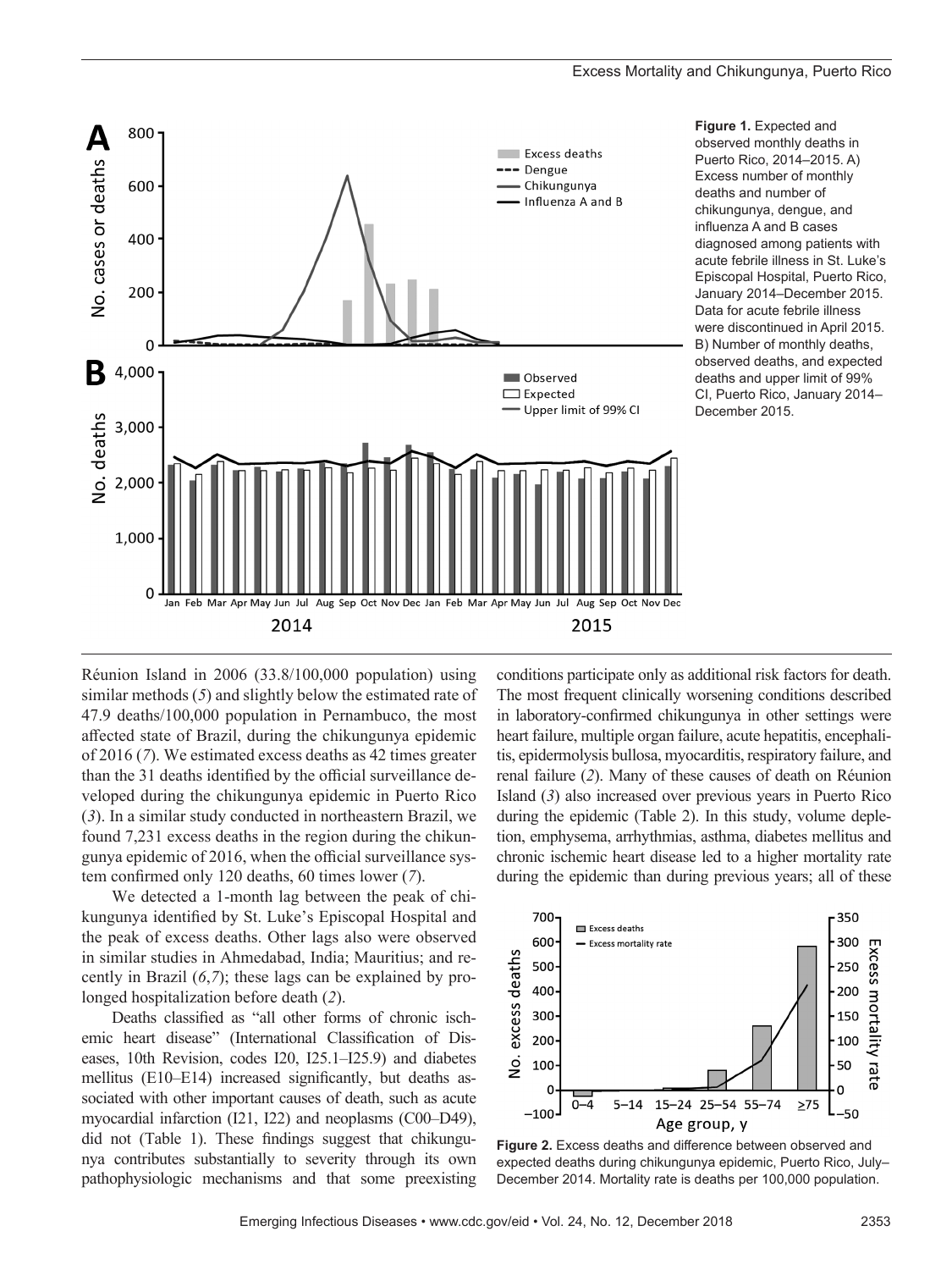### **DISPATCHES**

| Table 1. Expected and observed deaths during a chikungunya epidemic, Puerto Rico, July–December 2014 |  |
|------------------------------------------------------------------------------------------------------|--|
|------------------------------------------------------------------------------------------------------|--|

|                                                                                                                                                                                                                                                                         | Observed | Expected |                         | Relative |                 |                 |         |  |  |
|-------------------------------------------------------------------------------------------------------------------------------------------------------------------------------------------------------------------------------------------------------------------------|----------|----------|-------------------------|----------|-----------------|-----------------|---------|--|--|
| Cause of death (code)*                                                                                                                                                                                                                                                  | deaths   | deaths   | Difference <sup>+</sup> | risk     | 95% CI          | 99% CI          | p value |  |  |
| Acute myocardial infarction (I21-I22)                                                                                                                                                                                                                                   | 735      | 783      | $-48$                   | 0.938    | 0.866-1.017     | $0.844 - 1.043$ | 0.06    |  |  |
| All other forms of chronic ischemic heart                                                                                                                                                                                                                               | 963      | 787      | 176                     | 1.224    | 1.139-1.315     | 1.114-1.346     | < 0.01  |  |  |
| disease (120, 125.1–125.9)                                                                                                                                                                                                                                              |          |          |                         |          |                 |                 |         |  |  |
| Alzheimer's disease (G30)                                                                                                                                                                                                                                               | 1.050    | 1.020    | 30                      | 1.030    | $0.962 - 1.102$ | $0.942 - 1.126$ | 0.20    |  |  |
| Diabetes mellitus (E10–E14)                                                                                                                                                                                                                                             | 1.761    | 1.623    | 138                     | 1.085    | 1.030-1.144     | 1.012-1.163     | < 0.01  |  |  |
| Hypertensive heart disease (111)                                                                                                                                                                                                                                        | 366      | 376      | $-10$                   | 0.974    | 0.869-1.092     | 0.838-1.132     | 0.33    |  |  |
| Other chronic obstructive pulmonary                                                                                                                                                                                                                                     | 382      | 410      | $-28$                   | 0.932    | $0.833 - 1.041$ | 0.805-1.078     | 0.11    |  |  |
| disease (J44)                                                                                                                                                                                                                                                           |          |          |                         |          |                 |                 |         |  |  |
| Pneumonia due to other or unspecified                                                                                                                                                                                                                                   | 392      | 396      | $-4$                    | 0.990    | 0.886-1.105     | 0.856-1.145     | 0.43    |  |  |
| organisms (J16, J18)                                                                                                                                                                                                                                                    |          |          |                         |          |                 |                 |         |  |  |
| Renal failure (N17-N19)                                                                                                                                                                                                                                                 | 500      | 479      | 21                      | 1.045    | $0.947 - 1.153$ | 0.918-1.189     | 0.19    |  |  |
| Septicemia (A40-A41)                                                                                                                                                                                                                                                    | 456      | 418      | 38                      | 1.091    | $0.984 - 1.210$ | $0.952 - 1.250$ | 0.05    |  |  |
| Neoplasms (C00-D49)                                                                                                                                                                                                                                                     | 2.849    | 2.849    | U                       | 1.000    | 0.960-1.042     | $0.947 - 1.055$ | 0.50    |  |  |
| $\bullet$ . The set of the set of the set of the set of the set of the set of the set of the set of the set of the set of the set of the set of the set of the set of the set of the set of the set of the set of the set of the s<br>100001110<br>$\sim$ $\sim$ $\sim$ |          |          |                         |          |                 |                 |         |  |  |

Causes of death were grouped according to the List of 358 Selected Causes of Death of the National Center for Health Statistics (https://ww.cdc.gov/nchs/data/dvs/Multiple\_Cause\_Record\_Layout\_2015.pdf). Codes are from the International Classification of Diseases, 10th Revision. †Observed deaths (no. cases)/expected deaths (no. cases).

diseases were found as cause of death or preexisting condition in patients with severe chikungunya (*2*,*13*).

## **Conclusions**

We found substantial excess mortality in Puerto Rico during the 2014 chikungunya epidemic, which should no longer be treated as a nonlethal disease. In addition to elderly persons, excess deaths occurred in other age groups. The main causes of death in patients with laboratory-confirmed chikungunya in hospital-based studies were similar to those in our study (*2*,*13*).

Our study reinforces the hypothesis of the association of chikungunya with severe manifestations and deaths. Chikungunya-related death is critical to defining public health priorities, such as investment in research, vaccine development, and vector control. The evaluation of excess deaths is a tool that should be included in the assessment of chikungunya epidemics.

The results of our study are subject to several limitations. We conducted an ecologic analysis, which does not enable establishment of causality, and the investigation was based on secondary data, which may result in some inaccuracies. Therefore, some of the excess deaths we calculated might have resulted from other diseases, particularly vectorborne diseases, which have seasonal patterns of occurrence similar to those of chikungunya. However, we tried to reduce these limitations using several sources of information and accounting for other diseases that could interfere in the deaths in the region, including other viral diseases. The method used in this study is already well known and widely used to estimate deaths and hospitalizations associated with respiratory viruses and extreme weather phenomena (*14*,*15*).

**Table 2.** Number of deaths from specific causes observed during chikungunya epidemic period, Puerto Rico, July–December 2010– 2015, selected according to clinical presentation of severe chikungunya deaths in Réunion Island, 2005–2006\*

|      |                |      |      |      |                  | Difference between |      |  |
|------|----------------|------|------|------|------------------|--------------------|------|--|
| Year |                |      |      |      | 2014 and mean of | Change,            |      |  |
| 2010 | 2011           | 2012 | 2013 | 2014 | 2015             | 2010-2013          | ℅    |  |
| 117  | 117            | 134  | 122  | 170  | 93               | 48                 | 39   |  |
|      |                |      |      |      |                  |                    |      |  |
| 82   | 66             | 76   | 51   | 104  | 70               | 35                 | 51   |  |
| 155  | 146            | 140  | 154  | 182  | 142              | 33                 | 22   |  |
|      |                |      |      |      |                  |                    |      |  |
| 33   | 45             | 13   | 24   | 53   | 37               | 24                 | 84   |  |
| 419  | 401            | 339  | 364  | 402  | 283              | 21                 | 6    |  |
| 85   | 98             | 81   | 95   | 106  | 90               | 16                 | 18   |  |
|      |                |      |      |      |                  |                    |      |  |
| 61   | 73             | 62   | 58   | 77   | 77               | 14                 | 21   |  |
| 45   | 37             | 49   | 50   | 58   | 51               | 13                 | 28   |  |
| 63   | 60             | 57   | 55   | 71   | 56               | 12                 | 21   |  |
| 3    | $\overline{2}$ | 2    | 4    | 6    | 3                | 3                  | 118  |  |
|      |                |      |      |      |                  |                    |      |  |
| 5    | 3              | 1    | 5    | 5    | 4                | $\mathfrak{p}$     | 43   |  |
|      |                |      |      |      |                  |                    |      |  |
| 229  | 199            | 207  | 222  | 204  | 162              | $-10$              | $-5$ |  |
|      |                |      |      |      |                  |                    |      |  |

\*See reference (*2*).

†Except for pneumonia, the causes of death were grouped according to the List of 358 Selected Causes of Death of the National Center for Health Statistics (https://www.cdc.gov/nchs/data/dvs/Multiple\_Cause\_Record\_Layout\_2015.pdf). Codes are from the International Classification of Diseases, 10th Revision.